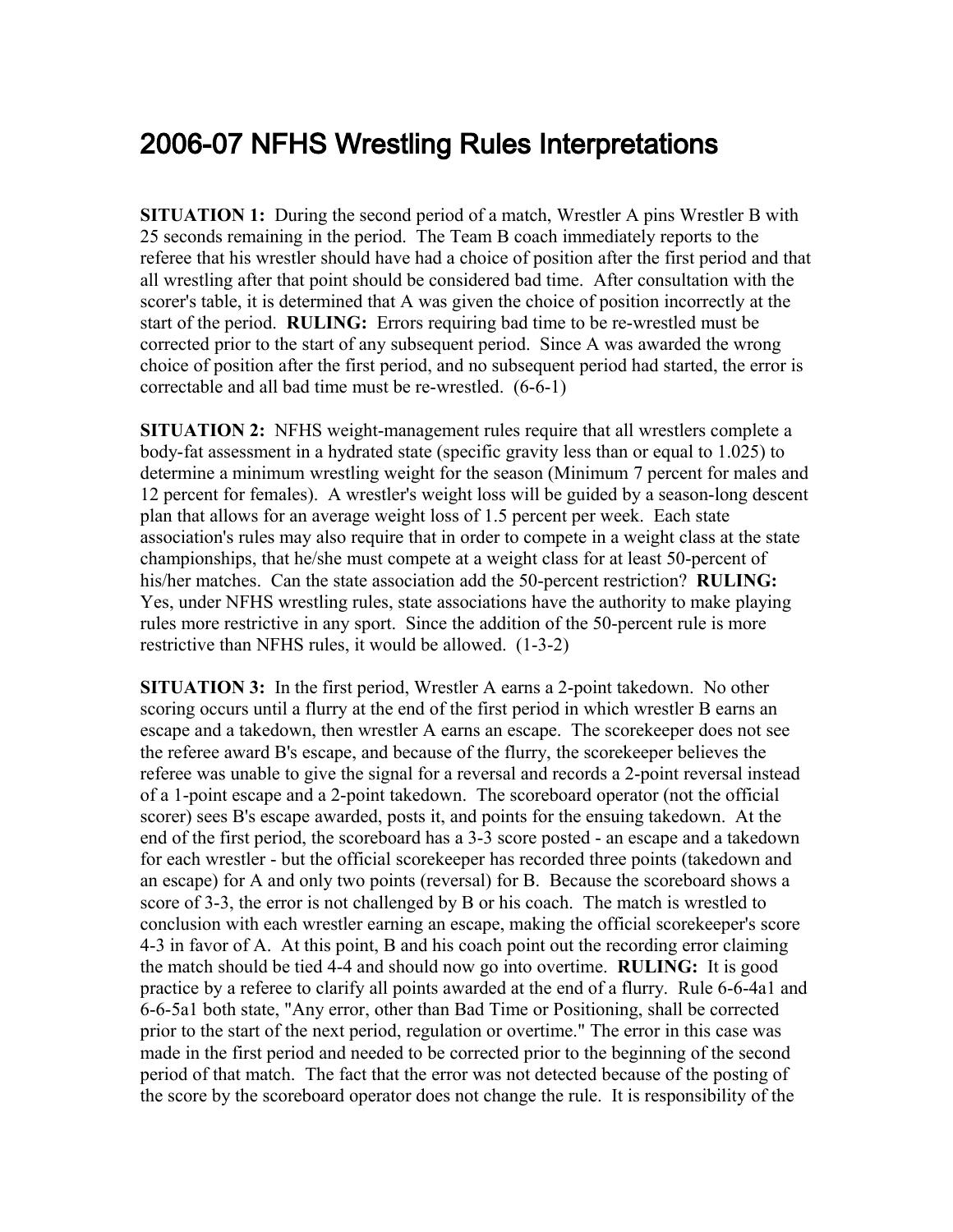official scorekeeper to advise the scoreboard operator and visiting team's scorer of the correct score in order to avoid such problems, but it is ultimately the responsibility of the coaches and their scorekeepers to recognize scoring errors as they occur. In this case the official scorekeeper's score of 4-3 in favor of wrestler A would stand. (6-6-4a1, 6-6-5a1)

**SITUATION 4:** A wrestler advances to the championship finals of a tournament, which will be held the day after the semifinals. On the day of the finals, the wrestler who was not injured or did not become ill during the tournament fails to make weight. Does the wrestler who failed to make weight earn second place? **RULING:** No, Rule 10-2-7 states that in order to place in a tournament a wrestler must make weight each day of the tournament (EXCEPTION: 10-2-4). The other finalist would be awarded a forfeit for the championship. There would be no second-place finisher. The wrestler who failed to make weight would lose all placement points earned for his team. The wrestler who failed to make weight would retain advancement points as well as points earned for falls, forfeits, defaults, technical falls, decisions and major decisions for his team. (10-2-7)

**SITUATION 5:** Wrestler A is the offensive wrestler in the ultimate tiebreaker. With five seconds remaining in the ultimate tiebreaker, A is injured and receives his second injury time-out. The referee gives Wrestler B his choice of position. B chooses top, and rides A for the final five seconds, and is awarded the victory. Is this correct? **RULING:** This is correct. When time elapsed in the ultimate tiebreaker, B was the offensive wrestler. (6-7-1; 8-2-1)

**SITUATION 6:** Wrestler A turns Wrestler B to his back near the edge of the mat. B bridges off the mat before near-fall criteria are met for two seconds. The referee stops the match and awards A one point for B fleeing the mat. Is this correct? **RULING:** There is an important difference in fleeing the mat and initiating a move or a counter in the direction of the boundary line. Similarly, while wrestlers are obligated to make an effort to remain inbounds, the boundary line should not serve to handicap a wrestler or place him in a position of disadvantage. In the situation above, if the only reasonable option for B to counter A and escape from his predicament was initiating movement in the direction of the boundary line, then that should not be construed as fleeing the mat. If it were in the center of the mat, initiating a high bridge and sliding and/or turning in a particular direction would be perfectly reasonable. It remains a similarly reasonable alternative if it occurs at the edge of the mat. If the referee feels certain that B had other alternatives, and initiated the bridge that carried him off the mat exclusively for the sake of going off the mat, then the call is correct. (5-28-1a; 7-3-1)

**SITUATION 7:** When the referee arrives at the school, he/she finds Wrestler "A" running in the parking lot with a vinyl sweatsuit. What should the referee do? **RULING:** Get the wrestler's name and school name and then disqualify the wrestler. The jurisdiction time of the referee begins upon arrival at the site.  $(3-1-3; 4-4-3)$ 

**SITUATION 8:** Wrestler B reports to the scorer's table without his shoelaces secured. What should the referee do? **RULING:** B is charged an injury time-out and has a maximum of 1½ minutes to correct the problem and Wrestler A is awarded a match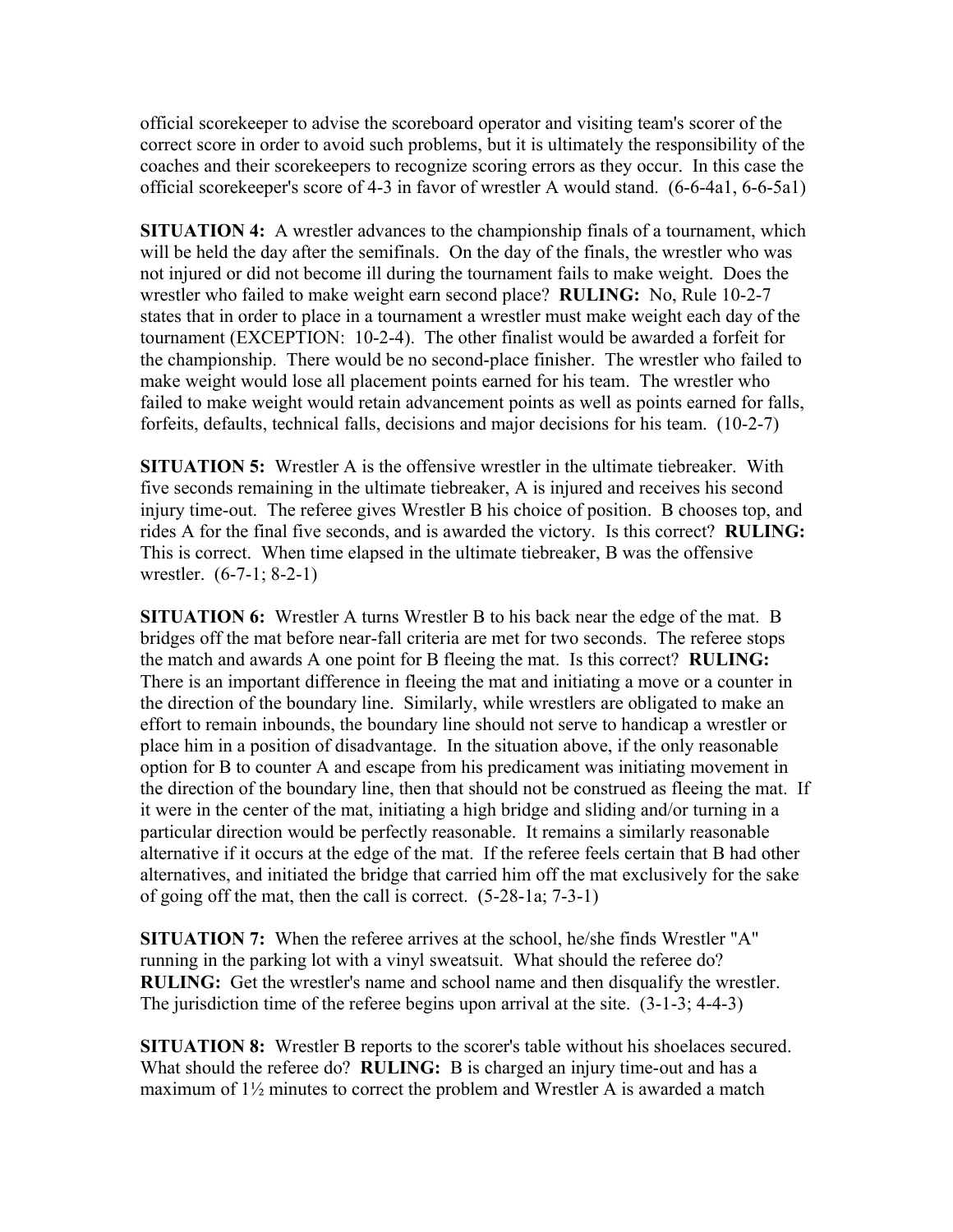point. (5-28-1e; 7-3-6; 8-2-1)

**SITUATION 9:** The visiting school shows up for a dual meet. The scale the home team initially provides does not work. The visiting coach offers to let the home school use his scale, which is certified, that he happened to bring along. **RULING:** Correct procedure. While Rule 2-4-1 specifies, "...the scale shall be provided by the home team," the home team is actually providing a scale they borrowed (from the visiting team) for the match.  $(2-4-1)$ 

**SITUATION 10:** During a match in a prestigious tournament, the head coach from School A occupies one of the two chairs at the edge of the mat. The assistant coach occupies the other chair. A student videographer is seated next to these chairs. **RULING:** Incorrect procedure. A maximum of two team personnel (coaches and/or non-participating wrestlers) will be permitted on chairs at the edge of the mat. The videographer needs to be removed from the mat area. Note: Referees need to enforce this rule at all times.  $(2-2-2; 7-5-3)$ 

**SITUATION 11:** Wrestler A has just put Wrestler B in a pinning situation at the edge of the mat. In B's attempt to keep from being pinned, he quickly moves his shoulders out of bounds. No near-fall points were earned prior to B going out of bounds. **RULING:** If near-fall points were earned before B went out of bounds, the near-fall points would be scored by A. If no near-fall points were earned, then a technical violation for fleeing the mat would be added on B and A would receive a match point. (5-28-1a; 7-3-1)

**SITUATION 12:** During a tournament, Wrestler A hits Wrestler B in the head during the match. The referee does not see this action. B retaliates by hitting A and is penalized by the referee for unnecessary roughness. At the conclusion of the match, B, using profanity, tells the referee that he disagrees with the referee's call. The referee penalizes B with unsportsmanlike conduct and deducts one team point. Then, B refuses to shake A's hand. The referee penalizes B for unsportsmanlike conduct, deducts two team points and ejects B from the tournament. B then shakes A's hand, but as he is leaving the mat he (a) throws his headgear; (b) uses profanity again towards the referee showing his dislike for the calls. **RULING:** In both (a) and (b), the referee should rule this as flagrant misconduct, even though the wrestler has been ejected for the two unsportsmanlike acts. This action should not be tolerated and flagrant misconduct should be assessed and have three more team points deducted.  $(5-31-2; 7-4-1, 2, 3)$ 

**SITUATION 13:** The Team A coach asks the referee (a) to check the match score; (b) what happened in a flurry of moves; (c) to watch for a move that the coach feels is illegal and being used on his wrestler, (d) if the toes were in on a takedown. What would be the ruling on each of these questions? **RULING:** All of these questions would be considered proper for a coach to ask; therefore, no coach misconduct would occur.  $(5-5-1)$ 

**SITUATION 14:** In the middle of the first period of wrestling, the headgear of Wrestler A comes off. The referee notices that A is wearing an earring in his right ear. What is